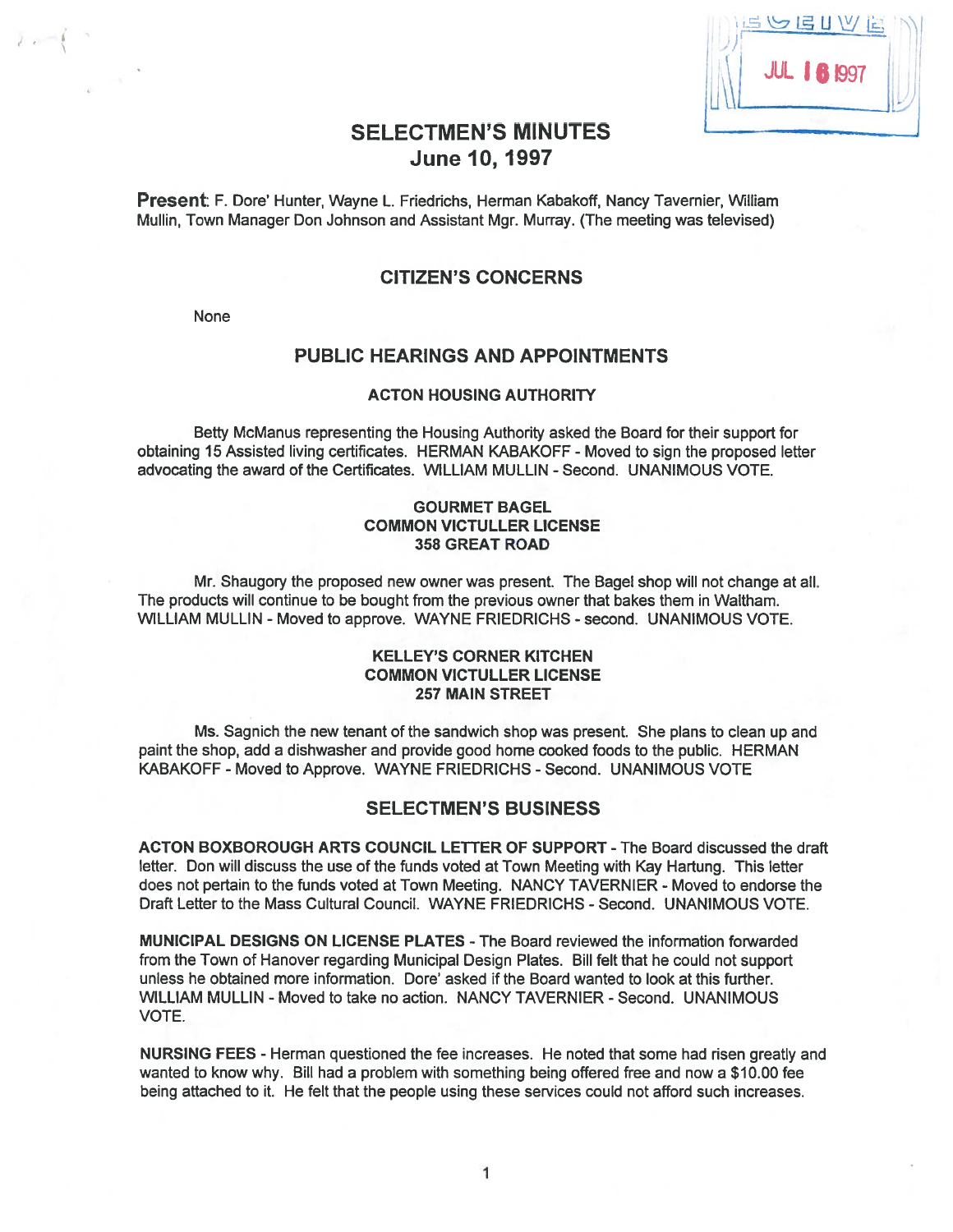WILLIAM MULLIN - Moved to maintain that which is currently free as free. NANCY TAVERNIER -Second. 4-1 Motion Failed.

Herman wanted to wait and review the amount of use the services ge<sup>t</sup> and the actual cost to provide these services. Dore' suggested that the Board revisit this at the June 24th meeting after more information could be obtain.

NEIGHBORHOOD ALERT -William Mullin distributed <sup>a</sup> flyer which was circulating his neighborhood regarding <sup>a</sup> propose<sup>d</sup> sub-division <sup>p</sup>lanned for Boxboro that would potentially impact the Ethan Allen Drive area. He wanted to make sure that Planning had reviewed and has input into this. It was suggested that it be discussed at the 24th meeting. Dote' felt that the meeting on the 24th with the Planning Board was getting too crowded with issues.

GARDNER FIELD -William Mullin was concerned at the condition of this playground. Don explained that the Playground group had ordered and paid for <sup>a</sup> train for the area. However, when it was delivered to the DPW Bldg. And pu<sup>t</sup> together they did not like the color or quality. They asked that it be uninstalled and the manufacturer is going to take it back for credit. Don said that he has made a site visit to the field and agrees that the area needs more care.

BEAVER ISSUE - Don Johnson updated the Board on the continuing Beaver Dam problem. They have moved further down toward Nagog Hill Road. Tom Tidman has spoken to the owners of the property where they are now building <sup>a</sup> dam. They wilt cooperate with the Town in any way they can. Mr. Allison's septic system is not being affected since the moving of the dam further down the stream. Nancy noted that Pam Resor had spoken to the agencies involved and they are a bit embarrassed at the treatment Mr. Allison has received.

## CONSENT AGENDA

HERMAN KABAKOFF -Moved to Approve. NANCY TAVERNIER- Second. UNANIMOUS VOTE.

## TOWN MANAGER'S REPORT

S. ACTON BRIDGE MEMORABILIA - Don displayed the original bridge plaque that had been found in the rubble during the reconstruction. It was suggested that he contact the Historical Commission to see if they had <sup>a</sup> place to display it.

SOUTH ACTON BRIDGE LIGHTING - Don said that Chuck Kostro from the State had contacted us about the lights for the Bridge. The lights could be <sup>a</sup> safety issue so the State has agree<sup>d</sup> to purchase and install the lights at no cost to the Town. The Board agree<sup>d</sup> that the Historic District Commission should be contacted for assistance in selecting <sup>a</sup> light fixture that is the tight type for that location. NANCY TAVERNIER - Moved to ask the Town Manager to ask HDC to get input by the end of June on the lighting choice for the Bridge. WAYNE FRIEDRICHS - Second. UNANIMOUS VOTE.

SIDEWALK ISSUES -Nancy Tavernier noted the location of the propose<sup>d</sup> Concord Road Sidewalk will be from the chapel to the Athletic field.

Herman asked about Maddy Lane Sidewalk. Don said that Dean held his tree removal hearing and that there was opposition to the removal. What he does is forward the decision on to the next level, the Board of Selectmen for determination. Don felt that would come before the Board at the July 15th meeting.

Don also noted the same conditions are going to apply to the tree removal denial at the S. Acton Bridge. Apparently Boston Edison petitioned Dean for <sup>a</sup> removal and opposition was expressed at the Hearing.